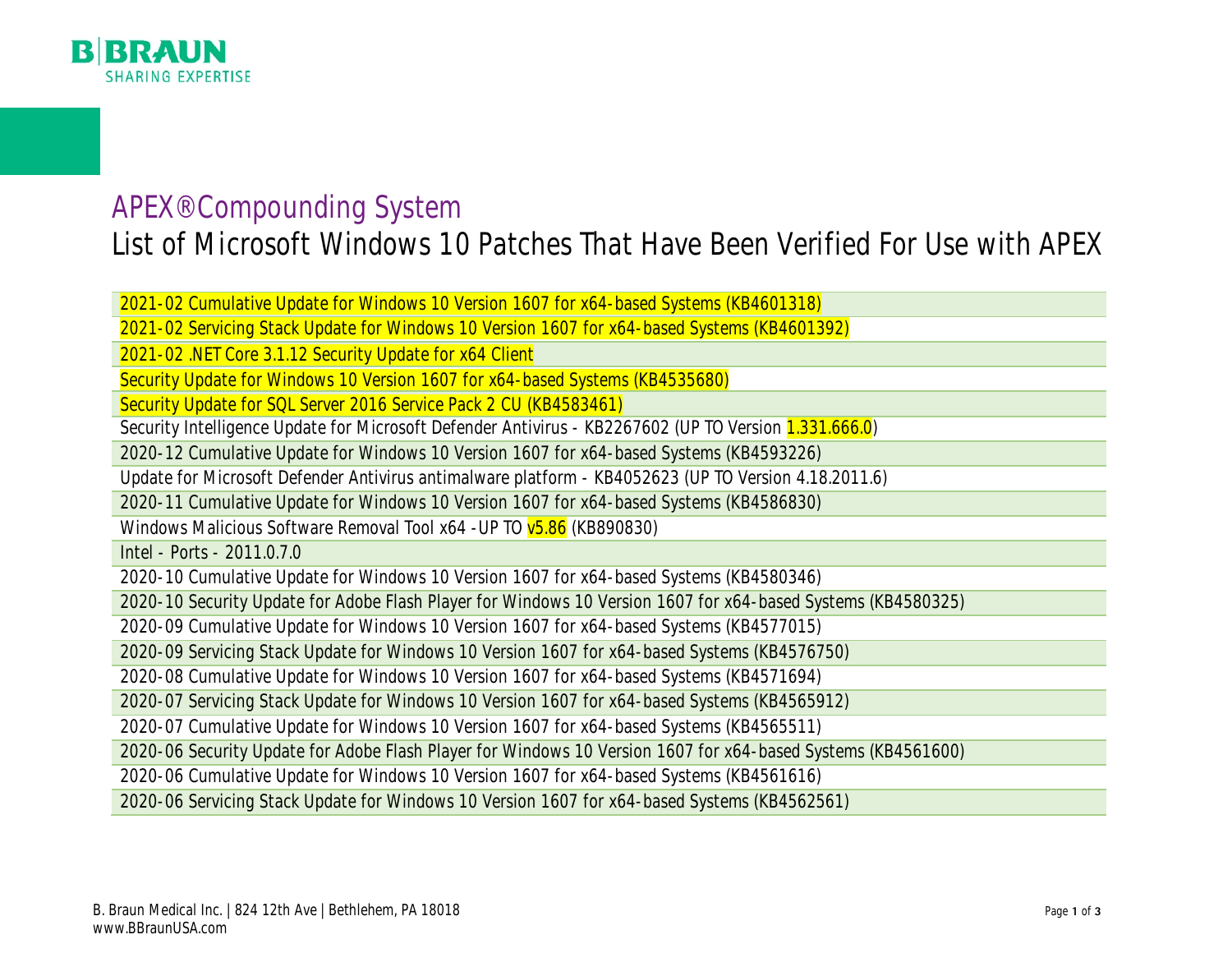

2020-01 Update for Windows 10 Version 1607 for x64-based Systems (KB4494175) 2020-05 Cumulative Update for Windows 10 Version 1607 for x64-based Systems (KB4556813)

2020-04 Cumulative Update for Windows 10 Version 1607 for x64-based Systems (KB4550947)

2020-04 Servicing Stack Update for Windows 10 Version 1607 for x64-based Systems (KB4550994)

2020-03 Cumulative Update for Windows 10 Version 1607 for x64-based Systems (KB4541329)

2020-03 Servicing Stack Update for Windows 10 Version 1607 for x64-based Systems (KB4540723)

2020-02 Cumulative Update for Windows 10 Version 1607 for x64-based Systems (KB4537806)

2020-02 Security Update for Adobe Flash Player for Windows 10 Version 1607 for x64-based Systems (KB4537759)

2020-02 Cumulative Update for Windows 10 Version 1607 for x64-based Systems (KB4537764)

Security Update for SQL Server 2016 Service Pack 2 CU (KB4535706)

Security Update for Windows 10 Version 1607 for x64-based Systems (KB4524244)

2020-01 Cumulative Update for Windows 10 Version 1607 for x64-based Systems (KB4534307)

Intel Corporation - Display - 26.20.100.7263

2019-11 Servicing Stack Update for Windows 10 Version 1607 for x64-based Systems (KB4520724)

2019-10 Cumulative Update for Windows 10 Version 1607 for x64-based Systems (KB4519979)

2019-10 Servicing Stack Update for Windows 10 Version 1607 for x64-based Systems (KB4521858)

Intel Corporation - Display - 11/18/2018 12:00:00 AM - 25.20.100.6323

2019-09 Security Update for Adobe Flash Player for Windows 10 Version 1607 for x64-based Systems (KB4516115)

2019-09 Cumulative Update for Windows 10 Version 1607 for x64-based Systems (KB4516044)

2019-09 Servicing Stack Update for Windows 10 Version 1607 for x64-based Systems (KB4512574)

2019-08 Cumulative Update for Windows 10 Version 1607 for x64-based Systems (KB4512495)

2019-07 Cumulative Update for Windows 10 Version 1607 for x64-based Systems (KB4507459)

2019-07 Servicing Stack Update for Windows 10 Version 1607 for x64-based Systems (KB4509091)

2019-06 Cumulative Update for Windows 10 Version 1607 for x64-based Systems (KB4503294)

2019-06 Security Update for Adobe Flash Player for Windows 10 Version 1607 for x64-based Systems (KB4503308)

2019-06 Cumulative Update for Windows 10 Version 1607 for x64-based Systems (KB4503267)